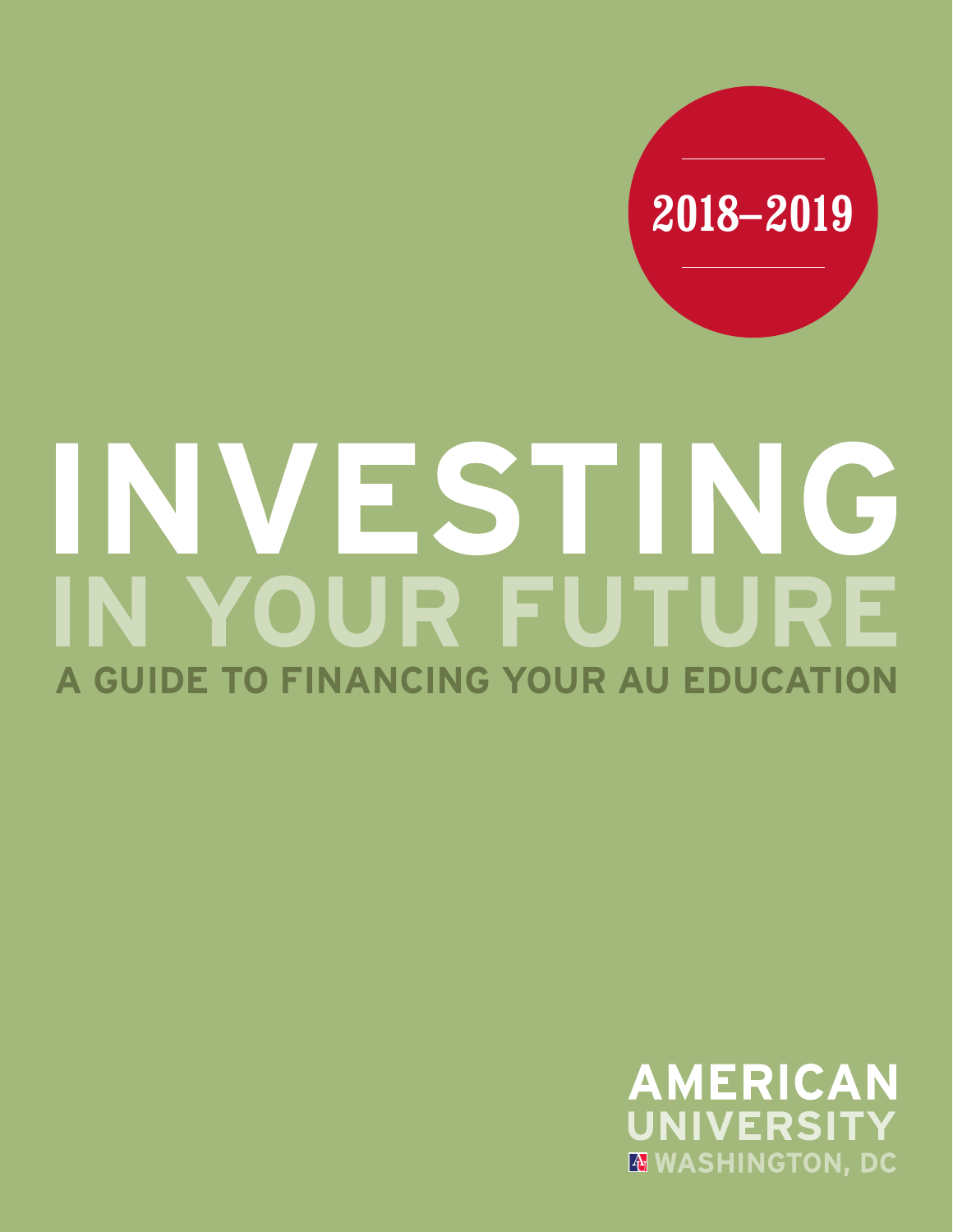## **FINANCIAL AID DEADLINES**

**AU CODES FAFSA: 001434 CSS PROFILE: 5007**

**FRESHMAN APPLICANTS**

**EARLY DECISION CSS PROFILE: FAFSA:** 

**EARLY DECISION 2 CSS PROFILE AND FAFSA:** 

**REGULAR DECISION CSS PROFILE AND FAFSA:**  JANUARY 15, 2018

**TRANSFER CSS PROFILE AND FAFSA:** 

**WHEN WILL I BE NOTIFIED?** 

**EARLY DECISION**

**EARLY DECISION 2**  BY FEBRUARY 15

**REGULAR DECISION FRESHMAN**

**TRANSFER**

# **FINANCIAL AID AT AU**

Deciding where to attend college can be both exciting and challenging. Among the many factors to consider are academics, size, location, and cost. We understand that paying for a college education is a significant financial commitment. American University offers a comprehensive financial aid program based on recognition of both academic excellence and demonstrated financial need. We work with students and their families to supplement their financial resources and make an AU education possible.

This guide provides information about the cost of attendance and how it is calculated, the types of aid available at AU, financial aid applications and deadlines, and eligibility.

If you have questions, please don't hesitate to contact us. American University's Office of Financial Aid is here to help you navigate the financial aid process every step of the way.



**OFFICE OF FINANCIAL AID AMERICAN.EDU/FINANCIALAID FACOUNSELOR@AMERICAN.EDU**

**Phone: 202-885-6500 | Fax: 202-885-1025 Hours: Monday–Friday 9 a.m.–5 p.m. (ET)** 

#### **ADDITIONAL RESOURCES**

#### **AU**

- american.edu/financialaid
- american.edu/initiatives/collegeaffordability

#### **FEDERAL**

- studentaid.ed.gov
- studentloans.gov
- Federal Student Aid Information Center; 800-433-3243

#### **EXTERNAL SCHOLARSHIPS**

- fastweb.com
- bigfuture.collegeboard.org/scholarship-search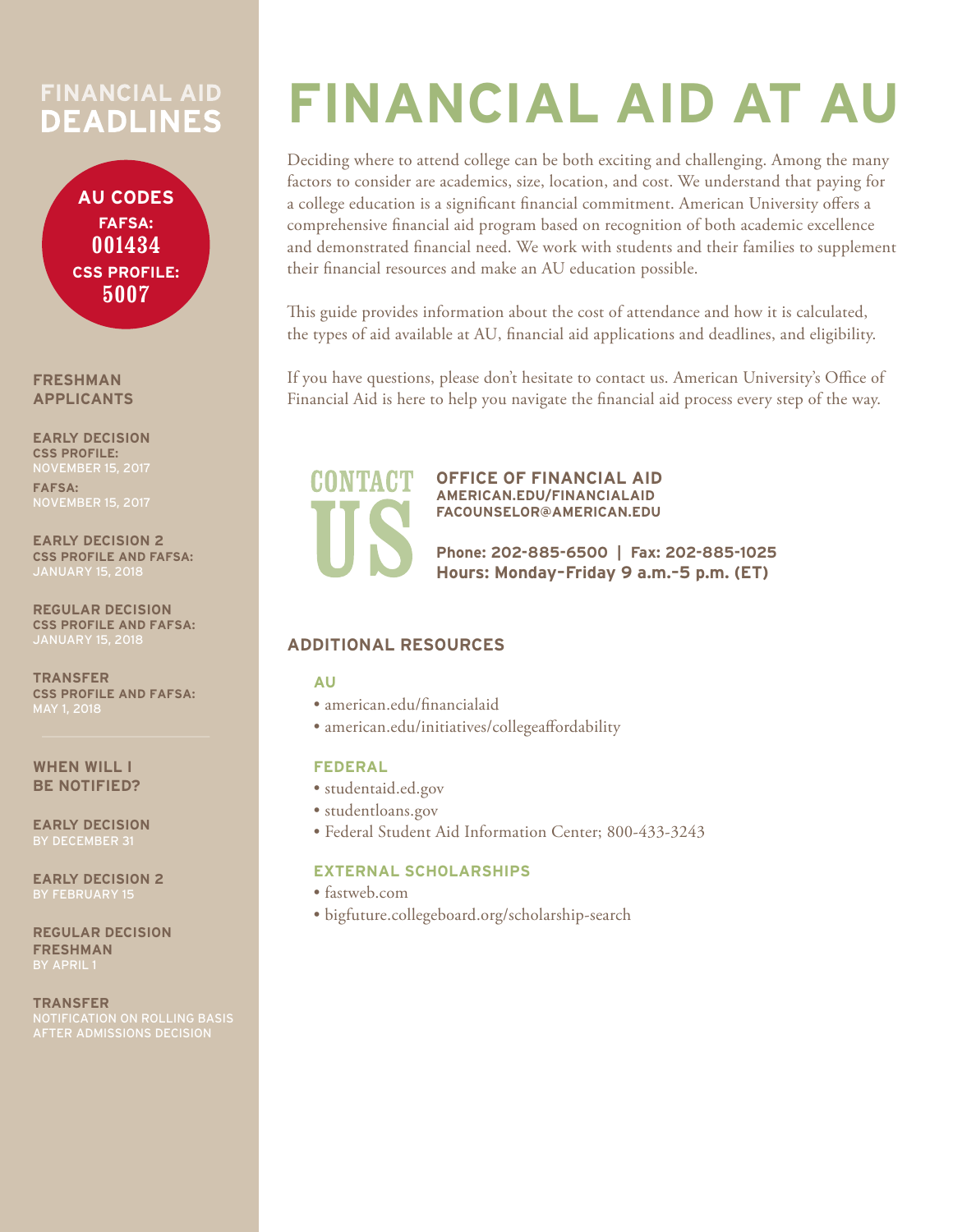# **COST OF ATTENDANCE**

All colleges in the United States are required to determine a standard cost of attendance (COA) for students. American University's COA is comprehensive and includes anticipated costs for tuition, fees, housing, meals, books, transportation, and personal expenses for the upcoming academic year.

#### **2017–2018 COST OF ATTENDANCE**

| <b>TUITION</b><br>\$45,808                    | Flat fee for full-time enrollment (12-17 credits per semester)<br>for fall 2017 and spring 2018 semesters                                                                         |
|-----------------------------------------------|-----------------------------------------------------------------------------------------------------------------------------------------------------------------------------------|
| <b>FEES</b><br>\$547                          | Mandatory full-time enrollment fees, including but not limited to sports center,<br>technology, and activities                                                                    |
| <b>ROOM</b><br>\$9,898                        | Average cost for a double-occupancy room on campus                                                                                                                                |
| <b>BOARD</b><br>\$4,804                       | Average cost for a meal plan (10–11 meals per week), plus \$400 dollars for use at<br>dining venues on campus and designated establishments off campus                            |
| <b>LOAN FEES</b><br>\$81                      | Average fees for federal student loans                                                                                                                                            |
| <b>BOOKS</b><br><b>AND SUPPLIES*</b><br>\$800 | Average (non-billed) cost of books and supplies for two semesters (approximately \$400<br>per term); cost varies depending on whether books are new, used, rented, or open-source |
| <b>TRANSPORTATION*</b><br><b>\$440</b>        | Average cost, determined by distance from campus and mode of transportation                                                                                                       |
| <b>UNIVERSITY PASS</b><br>(U.PASS)<br>\$260   | Mandatory fee for unlimited use of Metrorail and bus while university is operational                                                                                              |
| <b>PERSONAL*</b><br>\$400                     | Average cost for toiletries and other incidental expenses                                                                                                                         |
| <b>TOTAL</b><br>\$63,038                      | Average total cost of AU attendance per undergraduate (2017–2018)                                                                                                                 |

\*Variable estimated costs based on financial circumstances and elective expenses

## **AMERICAN**<br>PAYMENT PLAN

**Call AU Central at 202-885-8000.**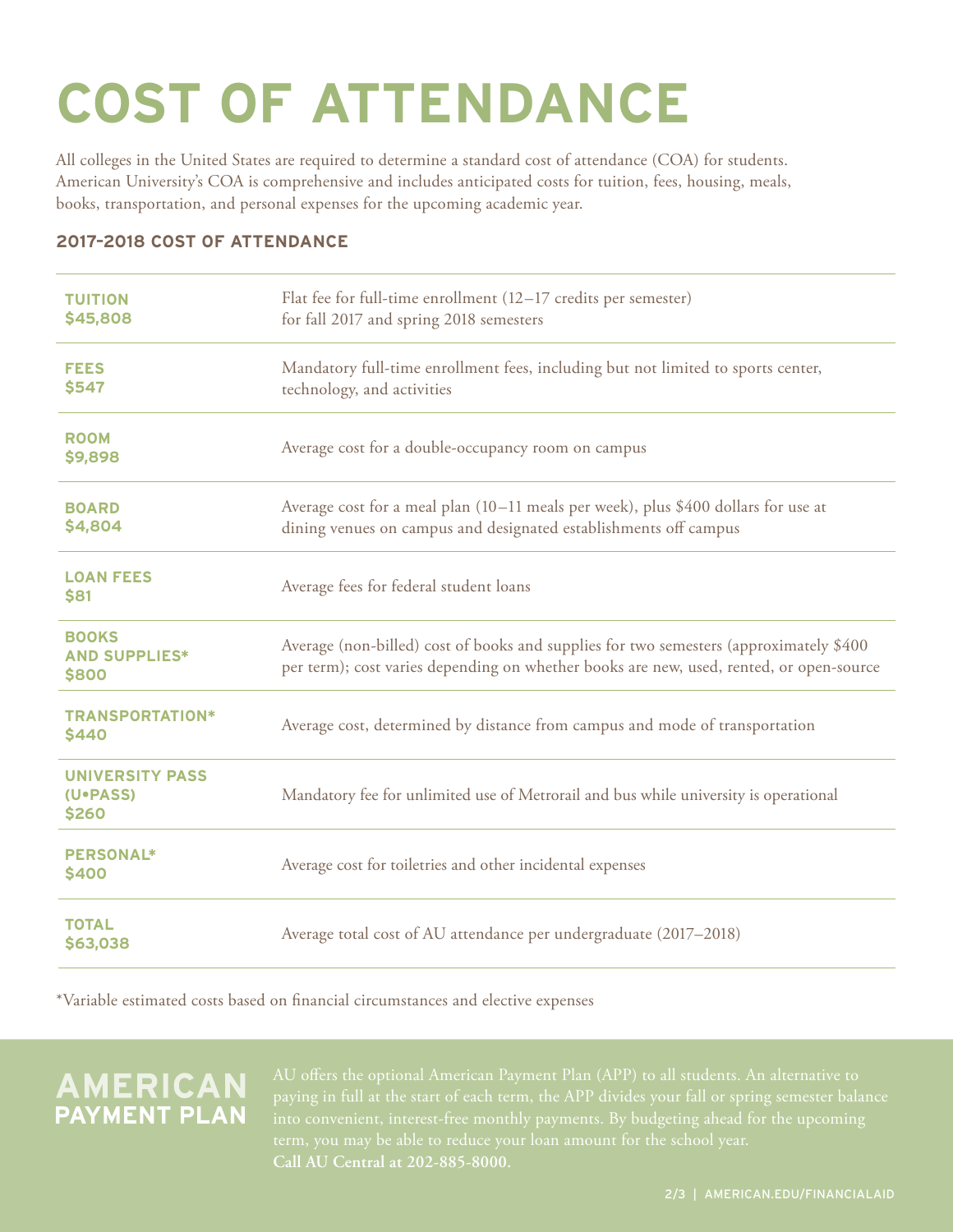# **FINANCIAL AID OPTIONS**

American University provides financial aid from the two categories available to undergraduate students: need- and merit-based. We encourage you to apply for private scholarships through local businesses, churches, or civic groups or through your employer or credit union. For information, visit **fastweb.com** and **collegeboard.com.**

## **NEED-BASED AID**

Awards go to students with demonstrated financial need. AU determines your need based on information you provide on the required financial aid applications (Free Application for Federal Student Aid, or FAFSA, and the CSS/Financial Aid PROFILE®).

#### **COA - EFC = FINANCIAL NEED**

**COST OF ATTENDANCE (COA)** tuition, fees, room, board, books, transportation, and personal expenses

#### **EXPECTED FAMILY CONTRIBUTION**

**(EFC)** primarily determined by income, number of family members in college, family size, and assets

#### **TYPES OF NEED-BASED AID**

| <b>GRANTS</b>                                                                        |                                                                                                                                                                                                                                                            |  |
|--------------------------------------------------------------------------------------|------------------------------------------------------------------------------------------------------------------------------------------------------------------------------------------------------------------------------------------------------------|--|
| <b>AMERICAN UNIVERSITY GRANT</b>                                                     | Grants are awarded to full-time admitted students who demonstrate financial need<br>and may be offered along with an AU scholarship; they do not require repayment.                                                                                        |  |
| <b>FEDERAL PELL GRANT</b>                                                            | Awarded to students who demonstrate exceptional financial need and meet specific<br>eligibility criteria, these grants range from \$600 to \$5,920 per year.                                                                                               |  |
| <b>FEDERAL SUPPLEMENTARY</b><br><b>EDUCATION OPPORTUNITY</b><br><b>GRANT (FSEOG)</b> | Offered to students who demonstrate exceptional financial need, the FSEOG award<br>is determined by need and availability of funds.                                                                                                                        |  |
| <b>STUDENT EMPLOYMENT</b>                                                            |                                                                                                                                                                                                                                                            |  |
| <b>FEDERAL WORK STUDY</b>                                                            | To be eligible for consideration, students must file a FAFSA and demonstrate need.<br>Income from work-study jobs is to be used exclusively for educational expenses.<br>Award amounts vary; hourly wages are determined by the employer and job category. |  |
| <b>STUDENT WAGE POSITIONS</b>                                                        | Part-time student employment is available on and off campus.                                                                                                                                                                                               |  |
| <b>FEDERAL LOAN PROGRAMS</b>                                                         |                                                                                                                                                                                                                                                            |  |
| <b>FEDERAL SUBSIDIZED</b><br><b>DIRECT LOAN</b>                                      | Students in a degree program (minimum 6 credits per semester) and demonstrating<br>financial need are eligible; subsidized loans do not accrue interest while the student<br>is enrolled at least half-time (6 credits). american.edu/financialaid         |  |
| <b>FEDERAL UNSUBSIDIZED</b><br><b>DIRECT LOAN</b>                                    | Students in a degree program (minimum 6 credits per semester) are eligible for this<br>interest-bearing loan regardless of financial need. american.edu/financialaid                                                                                       |  |
| <b>FEDERAL PARENT</b><br><b>PLUS LOAN (PLUS)</b>                                     | This interest-bearing loan is available to parents of dependent undergraduate<br>students. Repayment may be deferred for up to four years; however, interest will<br>accrue. american.edu/financialaid                                                     |  |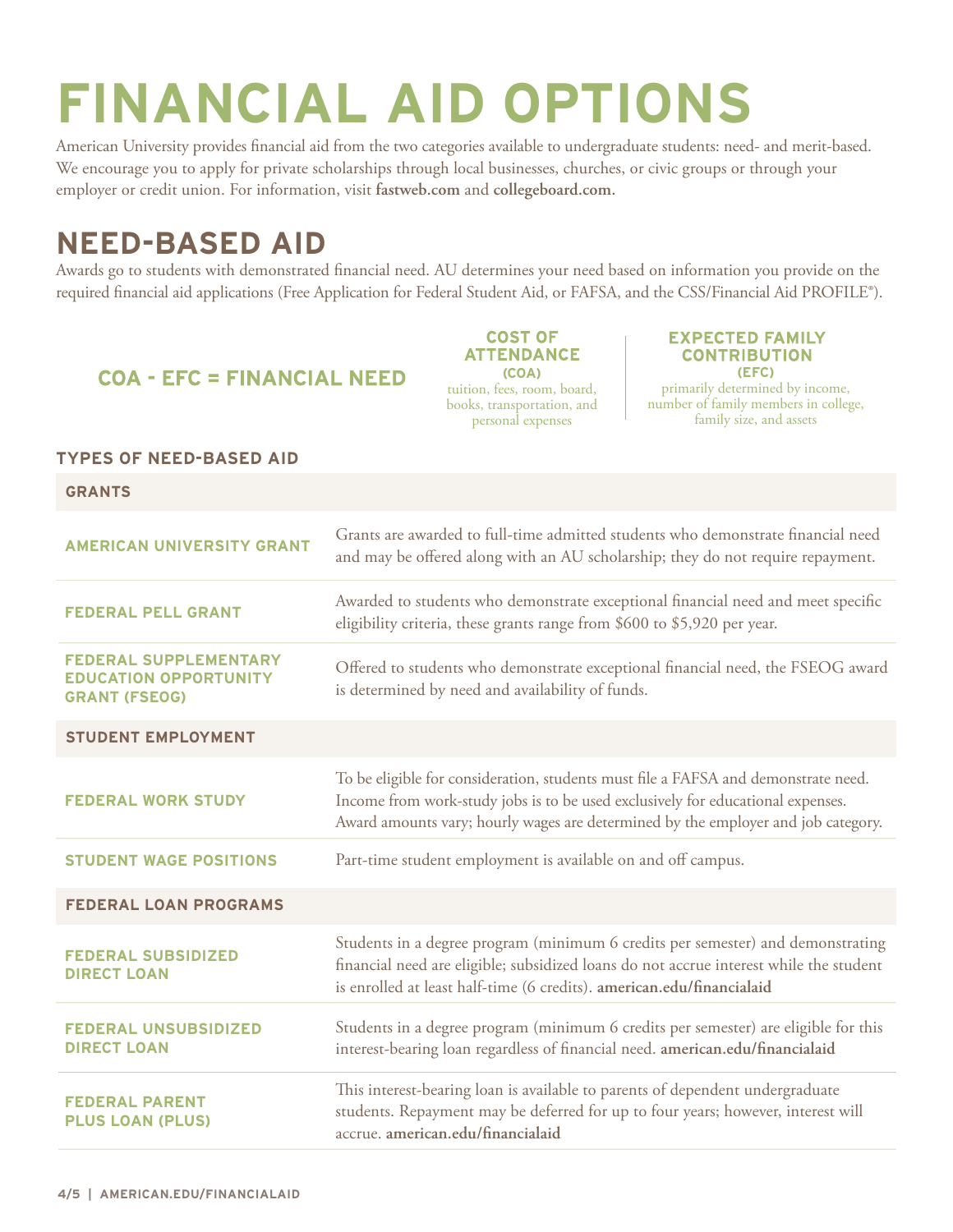#### **NEED-BASED AID BASICS**

**Who is eligible?** Candidates must meet federal aid eligibility requirements.

#### **How do I apply?**

Complete and submit the Free Application for Federal Student Aid **(FAFSA)** at **fafsa.ed.gov** and the **CSS/Financial Aid PROFILE®** at **student.collegeboard.org/css-financial-aidprofile.** The FAFSA will determine your eligibility for federal and state need-based aid; the CSS PROFILE helps us assess your eligibility for institutional grant funding.

#### **Is need-based aid renewable?**

Need-based aid is renewable for up to eight semesters of undergraduate study; however, students must resubmit the FAFSA each year for reconsideration of their aid eligibility. **american.edu/financial aid**

#### **When will I be notified?**

Freshmen receive notification at the time of admittance.

## **MERIT-BASED AID (SCHOLARSHIPS)**

AU recognizes talented students with a variety of merit-based scholarships. All students who apply to American University are considered for most merit awards, including Deans' and Presidential, on the basis of their admissions application. Scholarships listed below require a separate application. For more information, visit **american.edu/financialaid/freshmanscholarships.cfm**.

#### **TYPES OF SCHOLARSHIPS**

| <b>FREDERICK DOUGLASS</b>     | FDDS recipients exhibit high academic achievement, leadership potential,                                     |
|-------------------------------|--------------------------------------------------------------------------------------------------------------|
| <b>DISTINGUISHED SCHOLARS</b> | and demonstrated dedication to social justice and community service.                                         |
| <b>(FDDS) PROGRAM</b>         | american.edu/learning-communities/douglassscholars.                                                          |
| <b>TUITION EXCHANGE</b>       | Children of faculty and staff employed by participating colleges and universities                            |
| <b>SCHOLARSHIP</b>            | are eligible. For information, contact your tuition exchange officer.                                        |
| <b>UNITED METHODIST</b>       | Children of active, ordained Methodist ministers are eligible. For information,                              |
| <b>SCHOLARSHIP</b>            | contact the university chaplain at 202-885-3321.                                                             |
| <b>ATHLETIC SCHOLARSHIP</b>   | Students who excel at a particular sport should contact their coach.<br>For information, visit aueagles.com. |

#### **MERIT-BASED AID BASICS**

#### **Who is eligible?**

Eligible candidates demonstrate academic excellence and rank within the top 10 to 15 percent of AU's admitted students.

#### **How much can I receive?**

Scholarships range from \$8,000 to \$30,000.

#### **How do I apply?**

All students are considered on the basis of their admissions application; a separate application is required only for the FDDS program and United Methodist Scholarship.

#### **Is merit-based aid renewable?**

Scholarships are renewable for up to eight semesters of undergraduate study as long as students meet renewal requirements; information is included with the award notification.

#### **When will I be notified?**

Freshmen receive notification at the time of admittance.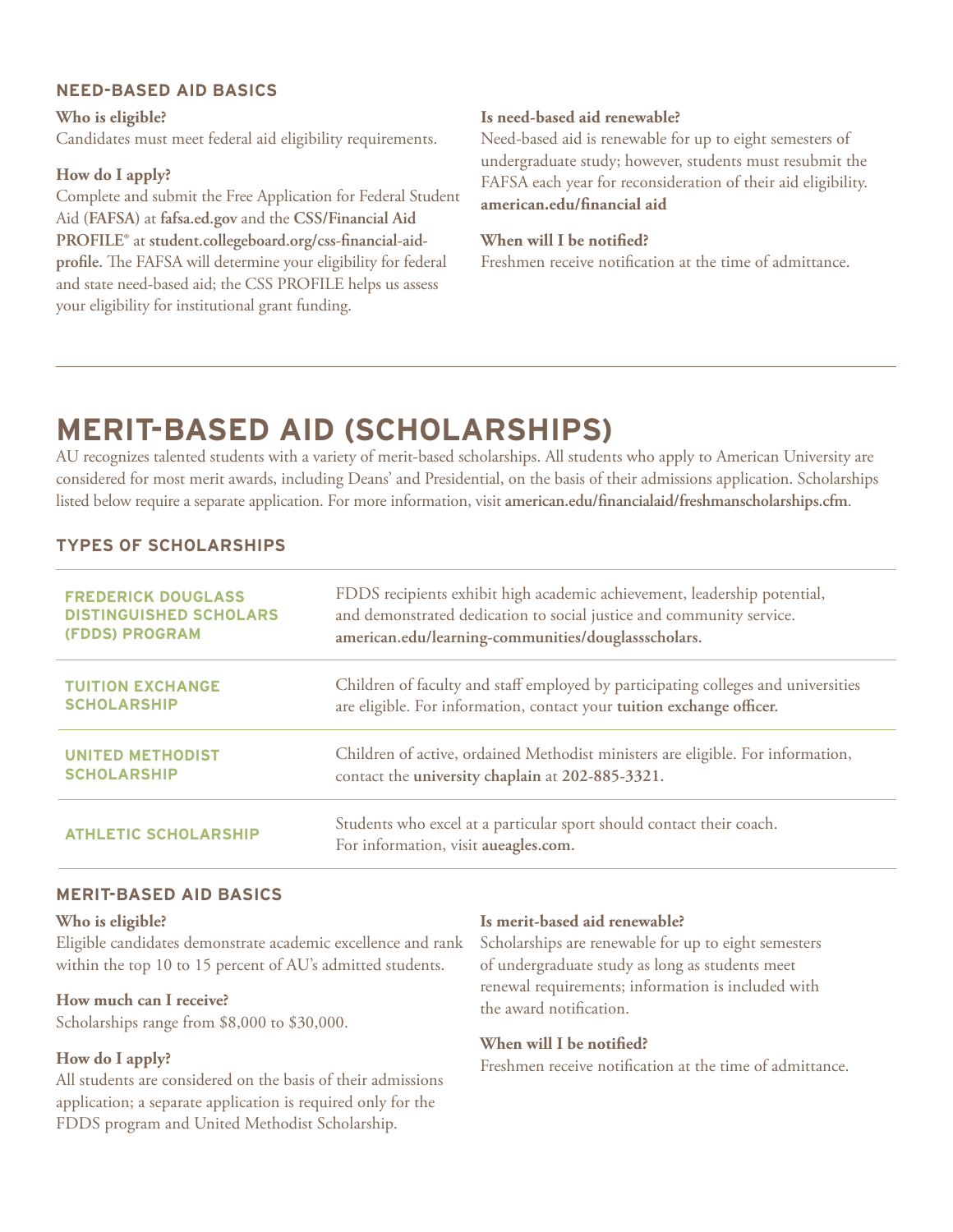# FREQUENTLY ASKED **QUESTIONS**

#### **HOW IS MY FINANCIAL NEED DETERMINED?**

The Department of Education uses data reported on the FAFSA to determine the Expected Family Contribution (EFC). Your financial need is determined by subtracting your EFC from the cost of attending the university for an academic year:

#### **TOTAL COST OF ATTENDANCE (–) EXPECTED FAMILY CONTRIBUTION**

#### **(=) FINANCIAL NEED**

For university-funded aid, the Office of Financial Aid estimates a reasonable family contribution based on the data from your FAFSA and CSS/Financial Aid PROFILE®. This consists of an estimated amount you can contribute from your own resources, plus an amount your parents can reasonably contribute from their resources.

#### **HOW ARE MY RESOURCES DETERMINED?**

Your resources include wages, salary, tips, interest, dividends, and other income. Your savings and other assets are also used to determine your available resources for educational expenses. When determining your eligibility for university funds, we estimate you will be able to save a minimum of \$1,200 from your earnings to apply to your educational expenses for the academic year.

#### **HOW ARE MY PARENTS' RESOURCES DETERMINED?**

Your parents' resources include wages, salary, tips, interest, dividends, pension payments, welfare benefits, Social Security benefits, and other income. Assets may also include business or farm equity, other real estate equity, checking or savings accounts, and other investments. AU also considers home equity and other assets in determining eligibility.

#### **HOW IS MY EXPECTED FAMILY CONTRIBUTION (EFC) DETERMINED?**

#### **STUDENT CONTRIBUTION (+) PARENT CONTRIBUTION**

#### **(=) EXPECTED FAMILY CONTRIBUTION (EFC)**

The EFC measures your family's financial strength. The federal formula, which calculates your EFC, includes standard allowances such as these: deductions for federal, state, and local taxes; employment of both parents or a single parent working outside the home; your parents' ages and marital status; number of family members in the household and enrolled in college at least half-time; and standard cost-of-living and retirement income needs. If your family has unusual circumstances, such as the loss of a job, contact the Office of Financial Aid as soon as possible.

#### **HOW AND WHEN AM I NOTIFIED OF MY FINANCIAL AID ELIGIBILITY?**

When you have been admitted to the university and your application for financial aid is complete, we will notify you of your estimated financial aid award by mail. Financial aid awards are usually made for an academic year. After reviewing your award letter, you must decide whether to accept or decline all or part of your financial aid award.

#### **WHY IS MY AWARD ONLY ESTIMATED?**

Your award is an estimate because it is based on unverified information provided on the FAFSA and the CSS PROFILE. Your award is finalized after we have received and reviewed your parents' 2016 federal IRS tax transcript(s), your 2016 federal IRS tax transcript, other supporting documentation, and any other information we have requested. Your estimated award amounts are subject to change if we discover conflicting information during the verification process.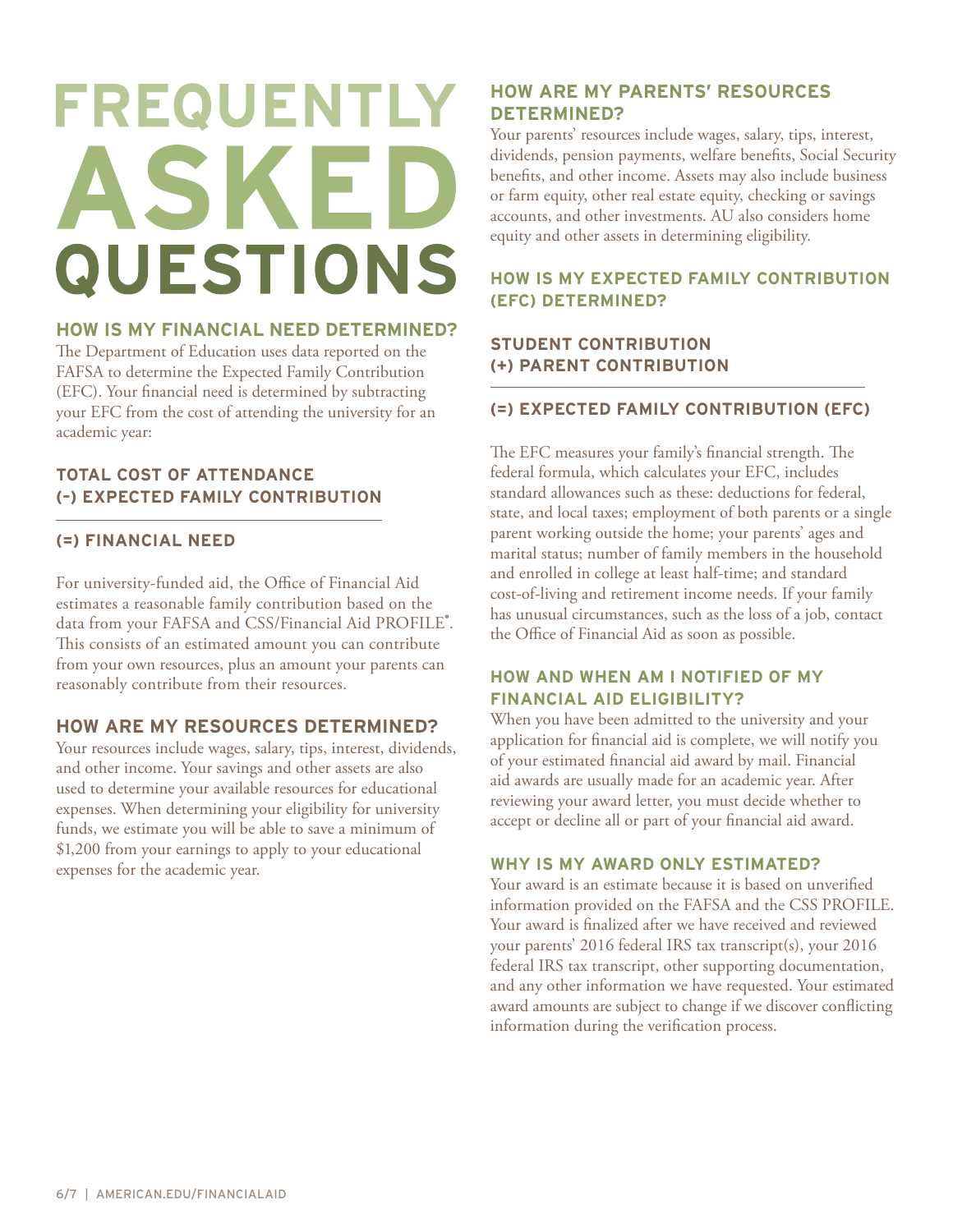#### **MAY I APPLY FOR FINANCIAL AID IF I AM APPLYING FOR ADMISSION FOR THE SPRING SEMESTER?**

Funds are limited; we encourage you to contact us for current information regarding availability of funding for students beginning course work in the spring. You may also want to discuss available alternatives to finance your education for this term.

#### **MAY I APPLY FOR FINANCIAL AID FOR THE SUMMER SEMESTER?**

Only loans and Federal Work-Study are available for summer sessions. Applications for summer financial aid are available after April 1 at **american.edu/financialaid** .

#### **IS FINANCIAL AID AVAILABLE FOR STUDENTS STUDYING ABROAD?**

Federal Title IV financial aid for which a student is eligible may be used for any AU Abroad program. Students should contact the Office of Financial Aid for information regarding their eligibility. American University scholarships and grants may only be used for study abroad programs offered by AU and for which tuition and fees are paid directly to the university.

#### **HOW DO I REMAIN ELIGIBLE FOR FINANCIAL AID AT AU?**

You must apply for financial aid each year, continue to meet all published deadlines and requirements, and maintain satisfactory academic progress (SAP) to remain eligible for your awards. American University will make every effort to award financial aid funds to you as long as you continue to demonstrate the same level of financial need. However, a change in your family's income, number of family members in college, outside resources, or household size may result in an adjustment in your financial aid award from year to year. You must maintain the prescribed grade-point average, complete the appropriate number of credit hours, and be enrolled on a full-time basis. Review all renewal requirements in our Satisfactory Academic Progress policy at **american.edu/ financialaid/satisfactoryprogress.cfm** .

## **KNOW AU FINANCIAL FACTS**

### **2016 –2017**

Over **\$90 million** in financial aid awarded to undergraduates

**70 %** graduates received need- or merit-based aid

**60 %** graduates took out loans (compared to 75% national average at 4-year, private universities)

**40 %** graduates carry no student loan debt

**20 %** incoming freshmen eligible for Federal Pell Grants